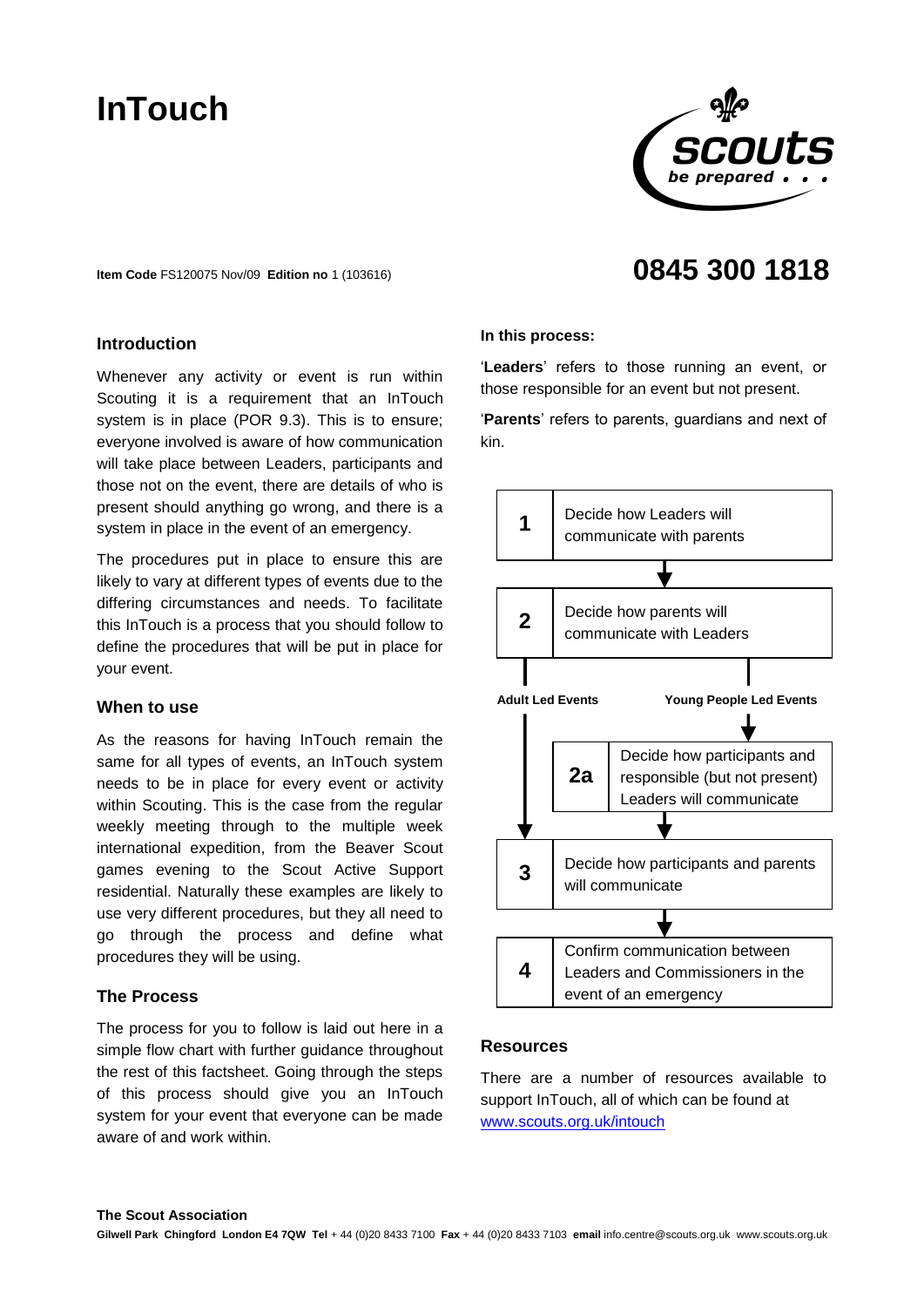# **Further Guidance**

As you go through the process, here are the main points you should be thinking about at each step.

| 1 | Decide how Leaders will  |
|---|--------------------------|
|   | communicate with parents |

## **Areas to think about:**

- How will you hold the details of all those taking part in an event, and the contact details of their parents, so that they can be accessed as required?
- What system will you use if you need to contact a parent individually (eg informing them of a slight injury to a participant requiring first aid)?
- What system will you use if you need to contact all parents at the same time (eg informing them that the coach has been held up and will be back an hour later than publicised)?
- What guidelines have you given to parents about how / when they will be communicated with throughout the event?

| Decide how parents will  |
|--------------------------|
| communicate with Leaders |

#### **Areas to think about:**

- What contact details of the leader or leadership team will you give to the parents?
- What advice or guidelines will be given to parents as to the how to contact the event and when / why communication is expected or appropriate?

|    | Decide how participants and   |
|----|-------------------------------|
| 2a | responsible (but not present) |
|    | Leaders will communicate      |

#### **Areas to think about:**

- What contact details of the responsible leader(s) will you give to the participants?
- What advice or guidelines will be given to participants as to the how to contact the responsible leader(s) and when / why communication is expected or appropriate?

| $\overline{3}$ | Decide how participants and parents |
|----------------|-------------------------------------|
|                | will communicate                    |

#### **Areas to think about:**

- What system and level (if any) of communication will there be between participants and parents?
- Will mobile phones (or similar) be allowed at the event?

Confirm communication between Leaders and Commissioners in the event of an emergency **4**

## **Areas to think about:**

- Do records of all those present need to be held by anyone away from the event, and if so by whom?
- How will you contact your Commissioner or their designate in the case of an emergency (as per POR 9.5) at any point during the event?

# **Weekly meetings**

The reasons for having InTouch in place are just as valid for the weekly meeting as they are for events away from your headquarters. Therefore it is important to have an InTouch system set up for these meetings as well. This doesn't mean lots of extra work and a third party required every week, simply that you need to go through the process to make sure a system is in place that can then be used for all your meetings. It is likely that most or all things that this highlights you will be doing already, such as; parents knowing the phone number for the Scout headquarters or leaders, parents providing details including details of next of kin for all new members etc.

# **Third parties**

In some situations (possibly events that take place over a longer period or internationally) it can be useful to have a third party/parties away from the event to be the central point for communications. This can take the pressure off a leadership team to allow them to concentrate solely on running the event.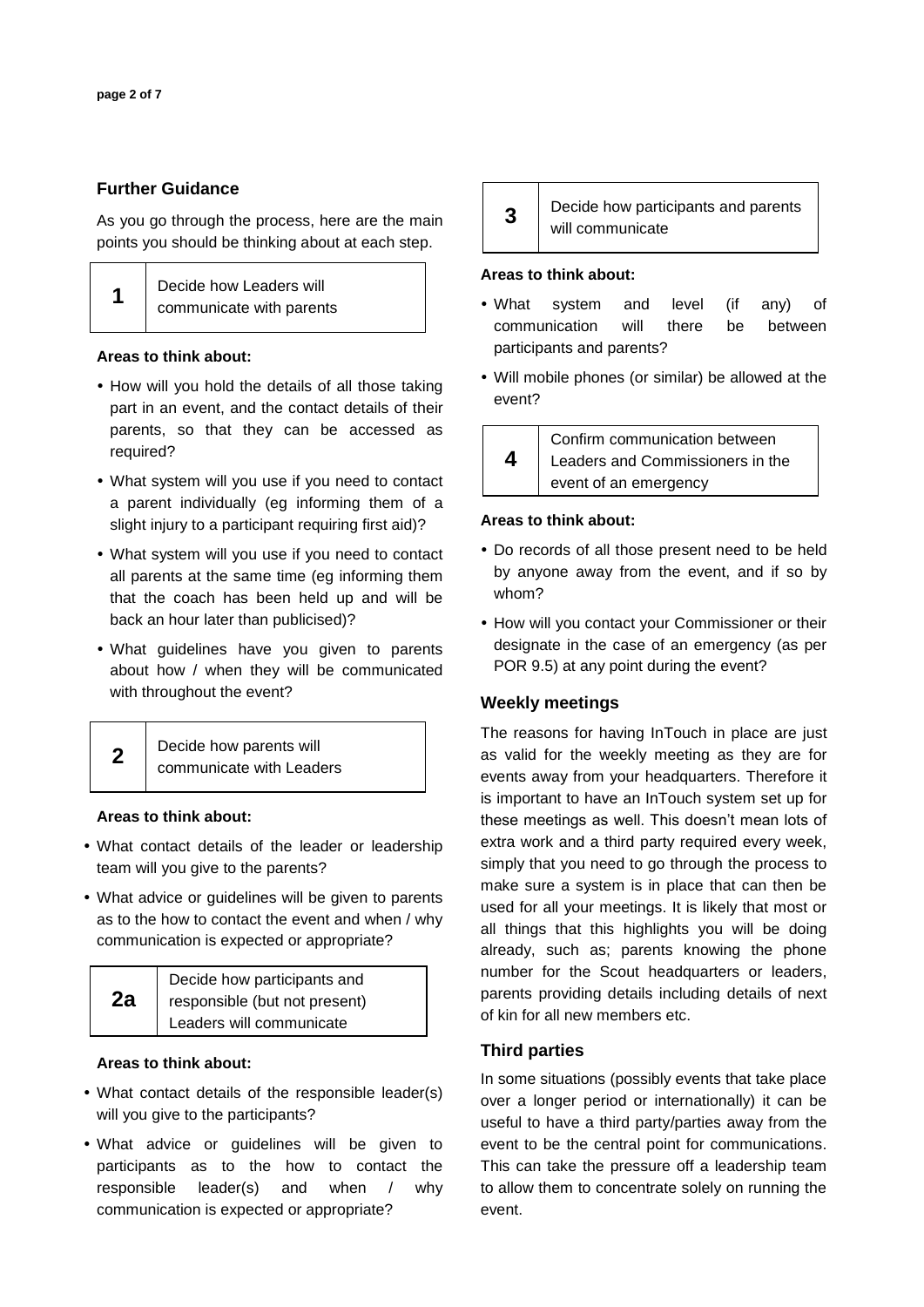In situations such as these the third party will need to have the details of everyone attending the event and contact details for their next of kin. They should also have an Emergency Procedures Card. They will need to be available to be contacted throughout the length of the event. As they will have the personal and contact details of the young people involved they will also need to have completed a Personal Enquiry (details of a Personal Enquiry can be found in the Introduction to POR).

If relying on a third party it is also important to think about what will happen if there is an incident that requires their involvement, but one of the people affected by the incident is related to or well known by the third party. Would they be in a position to, or be expected to carry out their role? If not how will that communication take place?

## **Holding records**

Each leader will have their own systems of holding records for the young people in their care. This might be through the personal detail record cards, activity information forms, nights away information forms, a database or other means. If this is data you already hold you will need to ensure you have a procedure for ensuring it is kept up to date. To avoid duplication of data it should be possible to use these records for each event (amended as and if necessary) including providing details for any third party involved. So rather than filling out any new form it will generally be easier to provide copies of the records you hold for this third party. There is information on data protection available in the factsheet FS270001 *Data Protection and the Data Protection Act 1998*.

#### **Emergency procedures**

The emergency procedures of The Scout Association are clearly defined in POR chapter 7. To make this process as simple and straight forward as possible for those running an event you can get an Emergency Procedure Prompt Card that can be kept on you and in the case of an emergency will take you step by step through the process.

## **Adults at events**

It is important not to forget adults within InTouch at events as the reasons behind it remain the same whatever your age. This is the case both for adults such as leaders and helpers at events for young people, and also adults at adult only events such as Network or Scout Active Support events. Don't forget that when referring to 'parents' this scheme also means next of kin which is likely to be more relevant for adults.

## **Mobile phones**

Mobile phones can be a very useful tool as part of an InTouch system. However there are a number of issues that you need to take into account if you intend to rely on them:

- Will there be a signal where you are? What will you do if there is no signal?
- Is there any way of charging the phone? What will you do if it runs out of power?
- If you keep all the contact details on the phone and it runs out of power or is broken during an activity, how will you find those details?
- If the young people have mobile phones and contact their parents about anything happening during the event, how will you know what the parents have been told?

It may be useful to have some sort of mobile phone agreement with the young people and their parents to include areas such as, when mobile phones will be acceptable, what they are not acceptable for, any communication to do with the event should also be informed to the leaders etc.

#### **Large events**

For large scale events, such as jamborees, District or County events, it is just as important that there is an InTouch System in place. This is the responsibility of the organisers and also those leading groups attending the event. So the organisers' InTouch System will look at what contingents / groups are attending how they communicate with them, and the contingents' / groups' system will look who is a member of their party and how to communicate with their parents.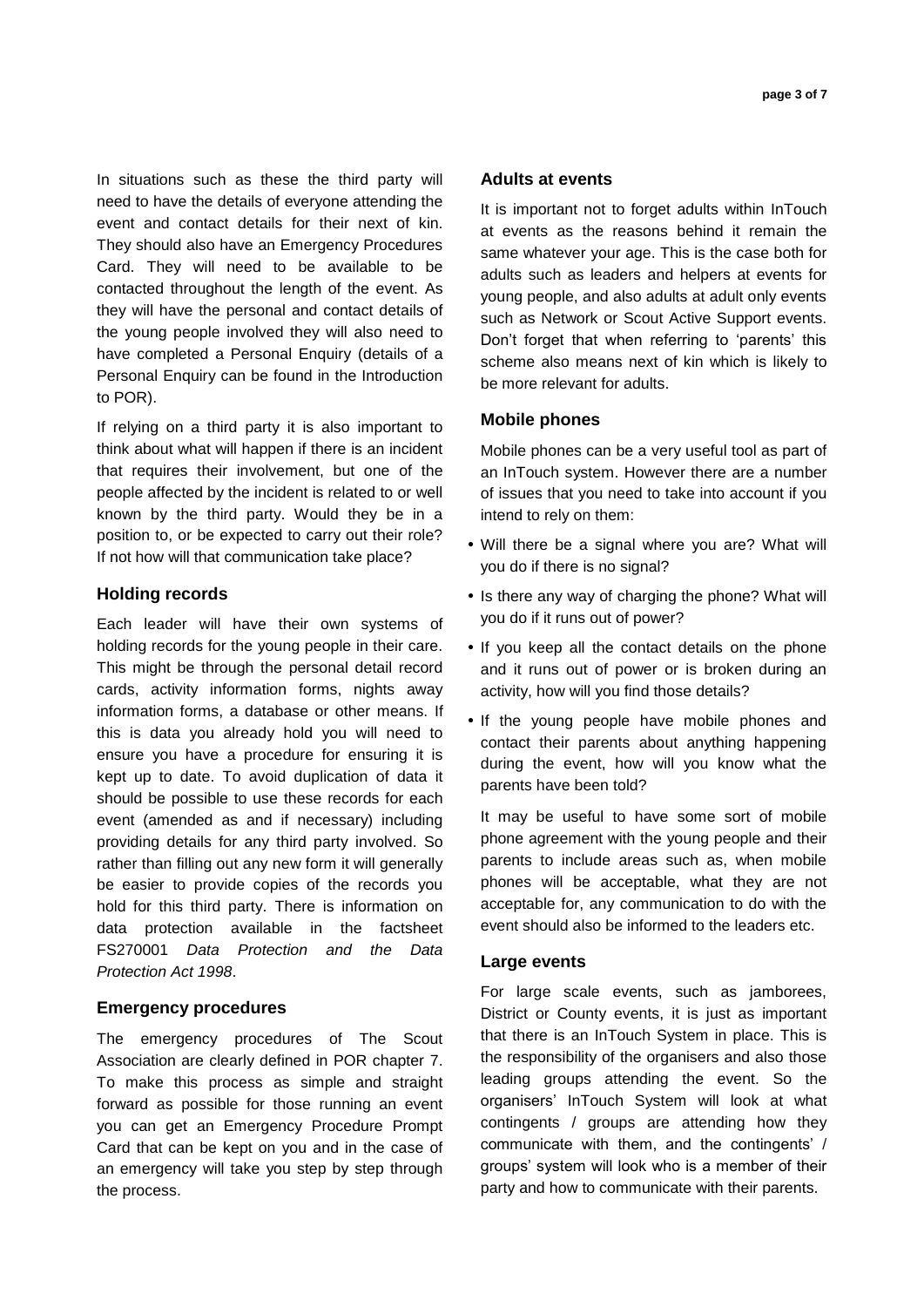# **Appendix 1**

These are some examples of the different types of InTouch system that could be set up for different events. They are simply here to give ideas, not as any type of requirement.

# **A) A week long Troop summer camp to a Scout campsite in a neighbouring County**

- 1. The Leaders will have the parental contact details from the Nights Away Information form for each Scout which they will take with them. They will use mobile phones for contact, and have the campsite pay phone if there are problems with mobiles. They have a contact at home who is able to update the Group website with any messages that need to get to all parents. The parents are told not to expect any contact unless there is a problem.
- 2. Parents are given the mobile numbers of the Leaders and also the number of the campsite, but explained to that these are only available in the event of an emergency.
- 3. Mobile phones are discouraged for the event. Parents and Scouts are made aware that there is no need for communication between them, and there is likely to be communication only if there is a problem. If any Scout does feel the need to communicate with their parents they need to discuss this with the Leaders as well.
- 4. Leaders take contact details for the District Commissioner and District Secretary, and also details of when each of them is likely to be available. Details of who is attending are left with the Group Scout Leader.

# **B) An Explorer weekend trip to go climbing in North Wales**

- 1. The Leaders hold personal details for all of their Explorers which they take with them. They have mobile phones and a phone at the hostel in which they are staying. As there are only a few Explorers attending they are happy they can contact all parents if required.
- 2. Parents are given the mobile numbers of the Leaders and also the number of the hostel, but

explained to that these are only available in the event of an emergency.

- 3. Communications with people not on the event are left to each individual, but all are made aware that it must not disrupt the activities and if there are any problems to do with the event that are discussed this must be discussed with the leadership team as well.
- 4. Leaders take contact details for the District Commissioner and District Secretary, and also details of when each of them is likely to be available. Details of who is attending are left with the District Explorer Scout Commissioner.

## **C) A weekly troop meeting at the Scout hut**

- 1. The Leaders hold records of all Scouts on their personal detail record cards which they take to each meeting. There is a phone at the hut that can be used if contact is needed.
- 2. All parents are given the number of the Scout hut and of the Leaders when their children first join.
- 3. Mobile phones are discouraged during meetings and there is no need for communication to / from parents.
- 4. Contact details of the District Commissioner are available at the Scout hut.

# **D) A Beaver Scout meeting where they go to the park down the road**

- 1. The Leaders hold records of all Beavers on their personal detail record cards which they take to each meeting. Leaders will use their mobiles or the phone at the hut if contact is needed.
- 2. All parents are given the number of the Scout hut and of the Leaders when their children first join.
- 3. There is no need for communication to / from parents.
- 4. Contact details of the District Commissioner are available at the Scout hut.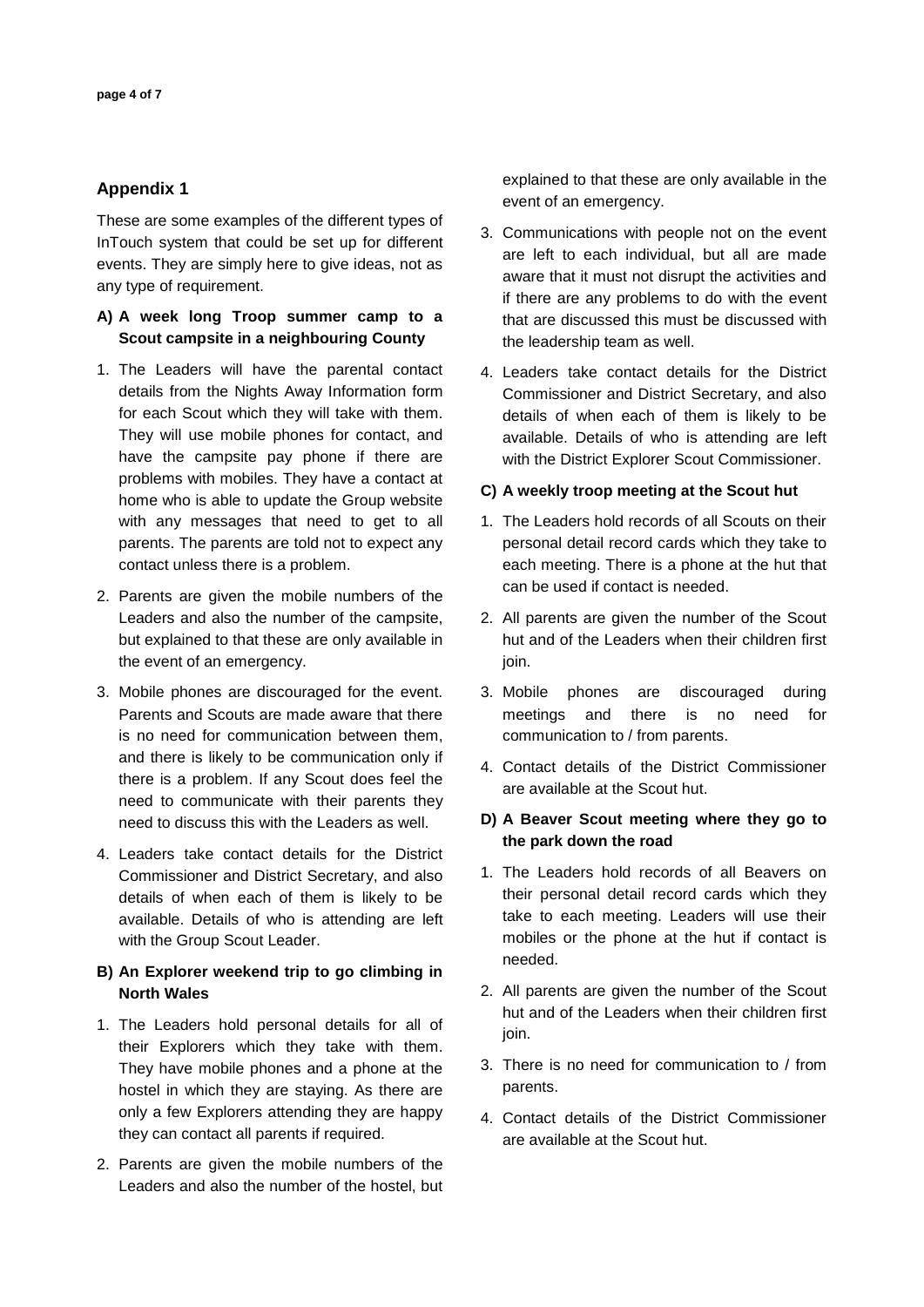# **E) A Network weekend social and activity event**

- 1. Members are required to give next of kin details when they arrive at the event that are then held centrally. The organisers have mobile phones and the campsite pay phone if they need to contact anyone. They also have an event website that they can update from site with general messages.
- 2. Contact details of the organising team are made available of all event publicity
- 3. Communications with people not on the event are left to each individual.
- 4. Organisers have contact details of the County Commissioner. They also keep a centralised record of those who have turned up at the event along with their next of kin details.

# **F) A County caving team (County Scout Active Support Unit) caving weekend to train and assess members**

- 1. The caving team holds details (including next of kin) for all their members which they take on each event. They have mobile phones with them and there is a phone at the bunkhouse where they are staying.
- 2. The organisers contact details are included in all information provided about the event.
- 3. Communications with people not on the event are left to each individual.
- 4. Organisers have contact details of the County Commissioner and a list of which caving team members are attending.

# **G) An Explorer Scout Queen Scout Award hike through Dartmoor**

- 1. The Leaders hold personal details for all of their Explorers which they will have access to during the weekend. As they will be at home they will have easy access to communication means.
- 2. All parents are given the contact details of the Leaders when their children first join.
- 2a.All expedition members are given the contact details of their Leader and the Leader will have mobile phone numbers for all expedition members and any places they are staying that have phone connections. The expedition members identify before they start where there are phones available on route in case of mobile phones not working, and also agree with their Leader if/when they should report in.
- 3. Parents and Explorers are made aware that there is no need for communication between them as part of the expedition. If there is a problem communication to the parents will come from the responsible Leader as the Explorers may not be in a position to be able to make contact.
- 4. The responsible Leader has contact details for the District Commissioner and details of who is part of the expedition.

# **H) A Scout troop visit to Kandersteg International Scout Centre in Switzerland**

- 1. The Leaders will have the parental contact details from the Nights Away Information form for each Scout which they will take with them. They have mobile phones set up to be able to work from Switzerland to contact parents individually if needed, and can also use the pay phones at Kandersteg International Scout Centre. They have two different parents in the UK that they have left details of all those attending with, and will use one of these as a point of contact to disseminate information if they need to contact multiple people.
- 2. Parents are given the mobile numbers of the Leaders and also the number of Kandersteg International Scout Centre, but explained to that these are only available in the event of an emergency.
- 3. Mobile phones are discouraged at the event. Communication is made available at specific times if Scouts wish to contact home, but everyone is made aware beforehand that no communication is likely to mean everything is going well and they are too busy to worry about contacting home! If there are any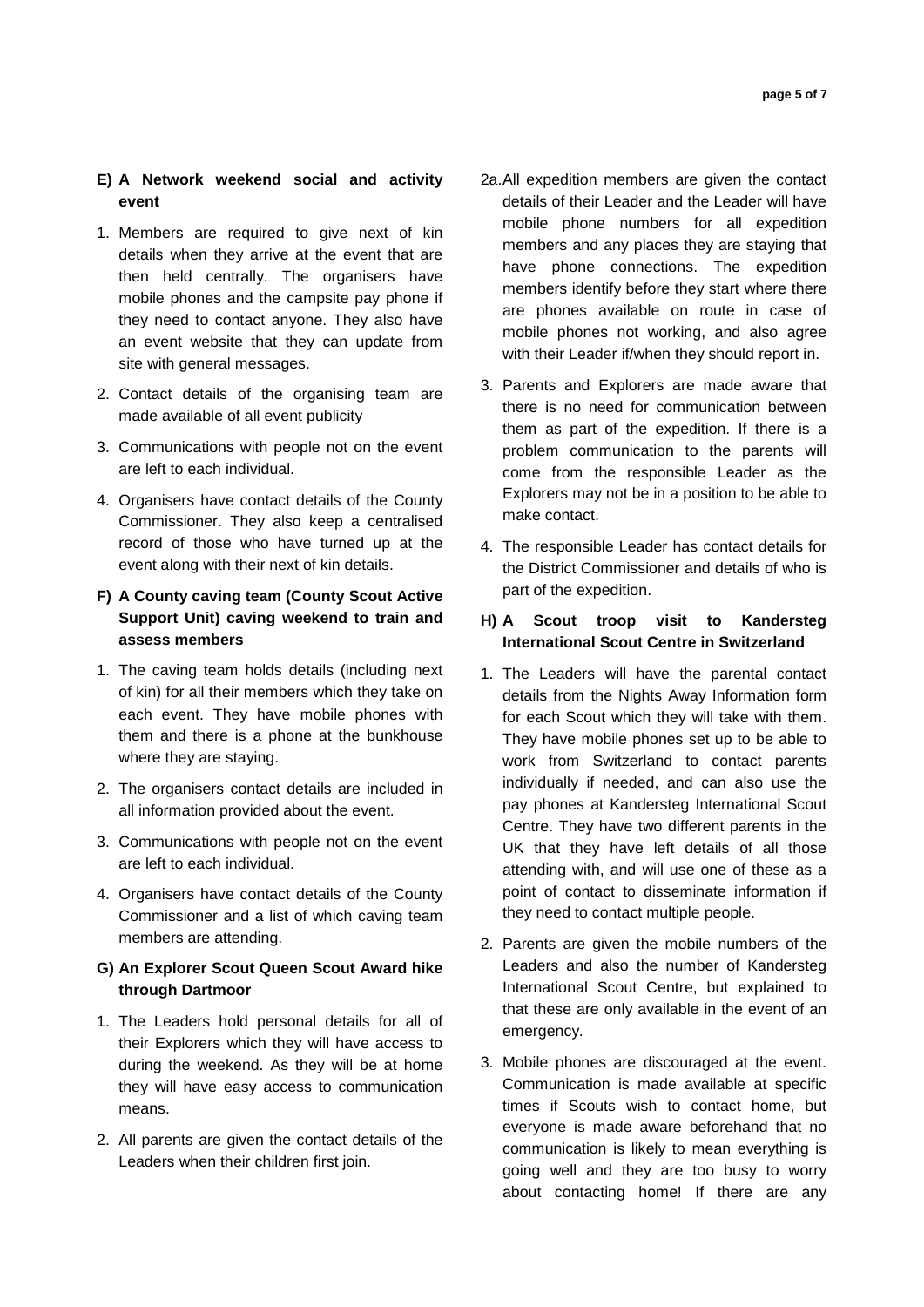problems to do with the event that are discussed with parents then these must be discussed with the leadership team as well.

4. Leaders take contact details for the District Commissioner and District Secretary, and also details of when each of them is likely to be available. The parents acting as contact points have details of who is attending in addition to the Leaders.

# **I) A contingent going to the World Scout Jamboree**

1. The contingent unit leaders will have the parental contact details from the Nights Away Information form for each contingent member which they will take with them. They have mobile phones set up to be able to work abroad to contact parents individually if needed, and can also use the pay phones at the jamboree site. They have two different parents in the UK that they have left details of all contingent members with, and will use one of these as a point of contact to disseminate

information if they need to contact multiple people.

- 2. Parents are given the mobile numbers of the Leaders and also the number of the Jamboree organisers, but explained to that these are only available in the event of an emergency.
- 3. Mobile phones are discouraged at the event. Communication is made available at specific times if Scouts wish to contact home, but everyone is made aware beforehand that no communication is likely to mean everything is going well and they are too busy to worry about contacting home! If there are any problems to do with the event that are discussed with parents then these must be discussed with the leadership team as well.
- 4. The contingent unit leaders take contact details for the responsible Commissioner and other nominees of the Commissioner, and also details of when each of them is likely to be available. The parents acting as contact points have details of who is attending in addition to the Leaders and Commissioner.